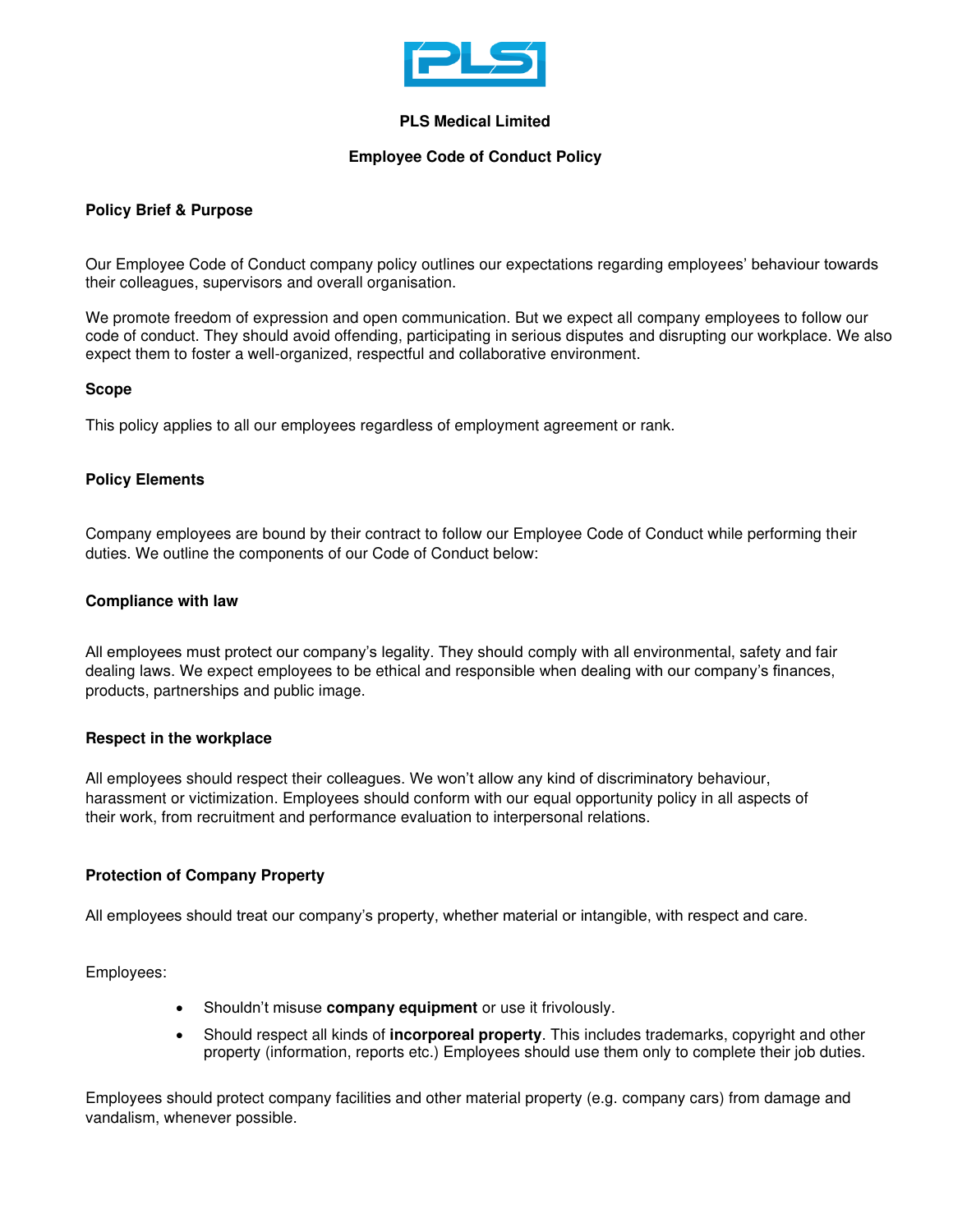

# **Professionalism**

All employees must show integrity and professionalism in the workplace:

# • **Personal appearance**

All employees must follow our dress code and personal appearance guidelines and wear the uniform provided.

# • **Corruption**

We discourage employees from accepting gifts from clients or partners. We prohibit briberies for the benefit of any external or internal party.

# • **Job duties and authority**

All employees should fulfil their job duties with integrity and respect toward customers, stakeholders and the community. Supervisors and managers mustn't abuse their authority. We expect them to delegate duties to their team members taking into account their competences and workload. Likewise, we expect team members to follow team leaders' instructions and

complete their duties with skill and in a timely manner.

We encourage mentoring throughout our company.

# • **Absenteeism and tardiness**

Employees should follow their work schedules. We can make exceptions for occasions that prevent employees from following contracted working hours or days. But, generally, we expect employees to be punctual when coming to and leaving work.

# • **Conflict of interest**

We expect employees to avoid any personal, financial or other interests that might hinder their capability or willingness to perform their job duties.

# • **Collaboration**

Employees should be friendly and collaborative. They should try not to disrupt the workplace or present obstacles to their colleagues' work.

# • **Communication**

All employees must be open for communication with their colleagues, supervisors or team members.

# • **Benefits**

We expect employees not to abuse their employment benefits. This can refer to time off, facilities, work uniform, or any other benefits our company offers.

# • **Policies**

All employees should read and follow our company policies – as recorded in the staff training matrix. If they have any questions , they should ask their manager or human resources department.